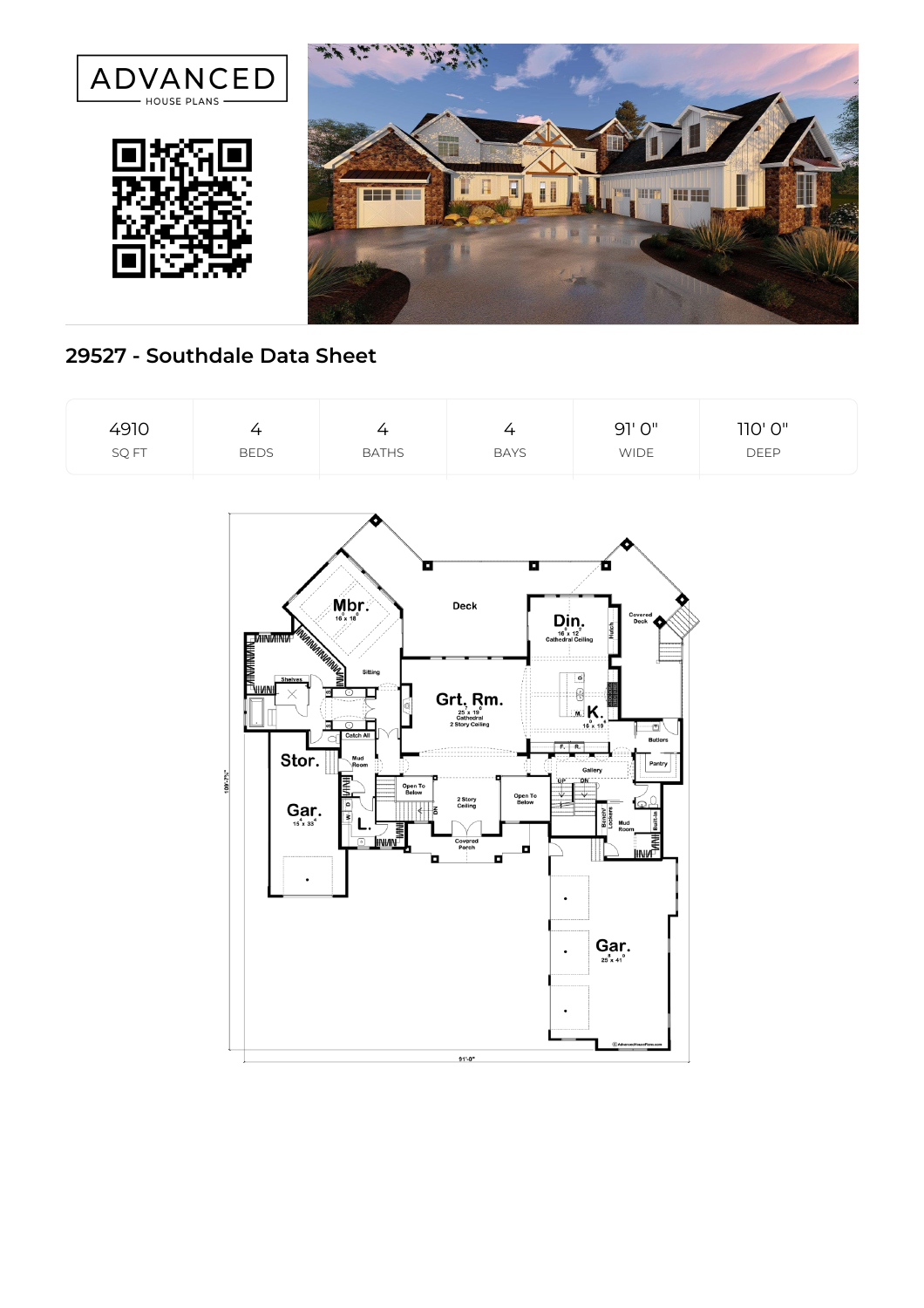

## **Construction Specs**

| Layout                                          |                |
|-------------------------------------------------|----------------|
| Bedrooms                                        | $\overline{4}$ |
| Bathrooms                                       | $\overline{4}$ |
| Garage Bays                                     | $\overline{4}$ |
| <b>Square Footage</b>                           |                |
| Main Level                                      | 3290 Sq. Ft.   |
| Second Level                                    | 1620 Sq. Ft.   |
| Garage                                          | 1454 Sq. Ft.   |
| <b>Total Finished Area</b>                      | 4910 Sq. Ft.   |
| <b>Exterior Dimensions</b>                      |                |
| Width                                           | 91' 0"         |
| Depth                                           | 110' 0"        |
| Ridge Height<br>Calculated from main floor line | 35'            |